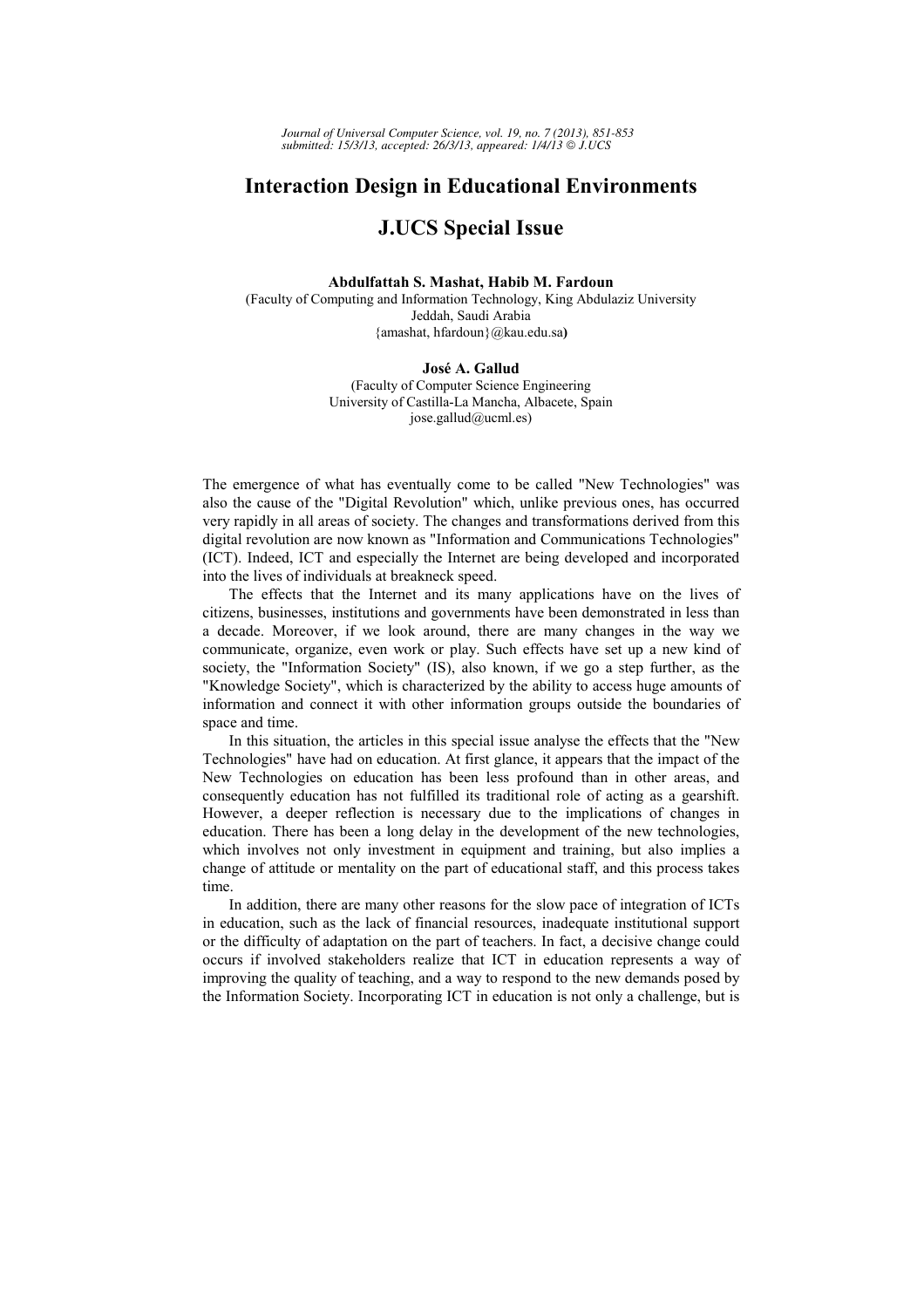today's main social and educative priority. Researchers need to match the expectations of this new society.

This special issue contains technical contributions that present novel solutions and tools where New Technologies have successfully been applied in educative environments.

The contribution by Miguel Ángel Conde et al. "The Implementation, Deployment and Evaluation of a Mobile Personal Learning Environment", presents an approach for creating 'mobile' learning environments for the personal user, focusing on mobile devices as a medium. This web service-based approach is interesting, and the adherence to W3C recommendations for widgets is commendable.

The second paper is entitled "On the Development and Usability of a Diagrambased Collaborative Brainstorming Component" by Diogo Azevedo et al. It details a collaborative l-s symbol-diagramming component that the authors introduce as a support tool for collaborative processes. The advantage of the system is that it supports multiple processes through the integration of various tools.

In their paper, "Collaborative e-Learning through Drag&Share in Synchronous Shared Workspaces", Félix Albertos Marco et al. present a component integrated into Moodle to allow users to synchronously share resources, pictures etc., in real-time.

The paper "PETs at CSCL Service: Underutilized Potentials for Privacy-Enhancing Distance Education", by Mohamed Bourimi et al. addresses the main categories that affect building CSCL systems for educational environments. In addition, the PET's potential is discussed for overcoming associated emerging drawbacks, focusing on the distance education CSCL setting in particular.

In the paper "Assessment on Open-Ended Questions with Multidimensional Approach for Interaction and Collaboration of Learners in E-Learning Environments", the authors Loc Phuoc Hoang et al. present a new assessment method involving openended questions with the aim of enhancing the collaboration, activities and interaction of learners by creating an environment for learners that allows them to be actively assessed and to interact with others when studying online.

Habib M. Fardoun et al. present "Proposed Interactive Design System for Schools in the Cloud", a paper that deals with the interactive design of learning environments. The approach suggests the combination of different new technologies such as Cloud Computing, Web Services and Distributed User Interfaces to permit such design support. A supporting system implementation called CSchool is presented.

In the paper "A Proposal of an Architecture for Educational Environments", the authors, Juan Enrique Garrido et al., describe a new architecture for educational environments. In this paper they focus on ubiquity, context-awareness and collaborative features to allow the educational system to perform its tasks without errors.

Marija Blagojević et al. in their paper entitled "Collaboration and Learning Styles in Pure Online Courses: an Action Research", present a description of a behaviour pattern analysis which deals with learners with different learning styles using collaborative modules. Action research was conducted using data from a Master's degree program that is conducted purely online.

Amandeep Dhir et al. in the paper "Examining the Educational User Interface, Technology and Pedagogy for Arabic Speaking Children in Kuwait", present the